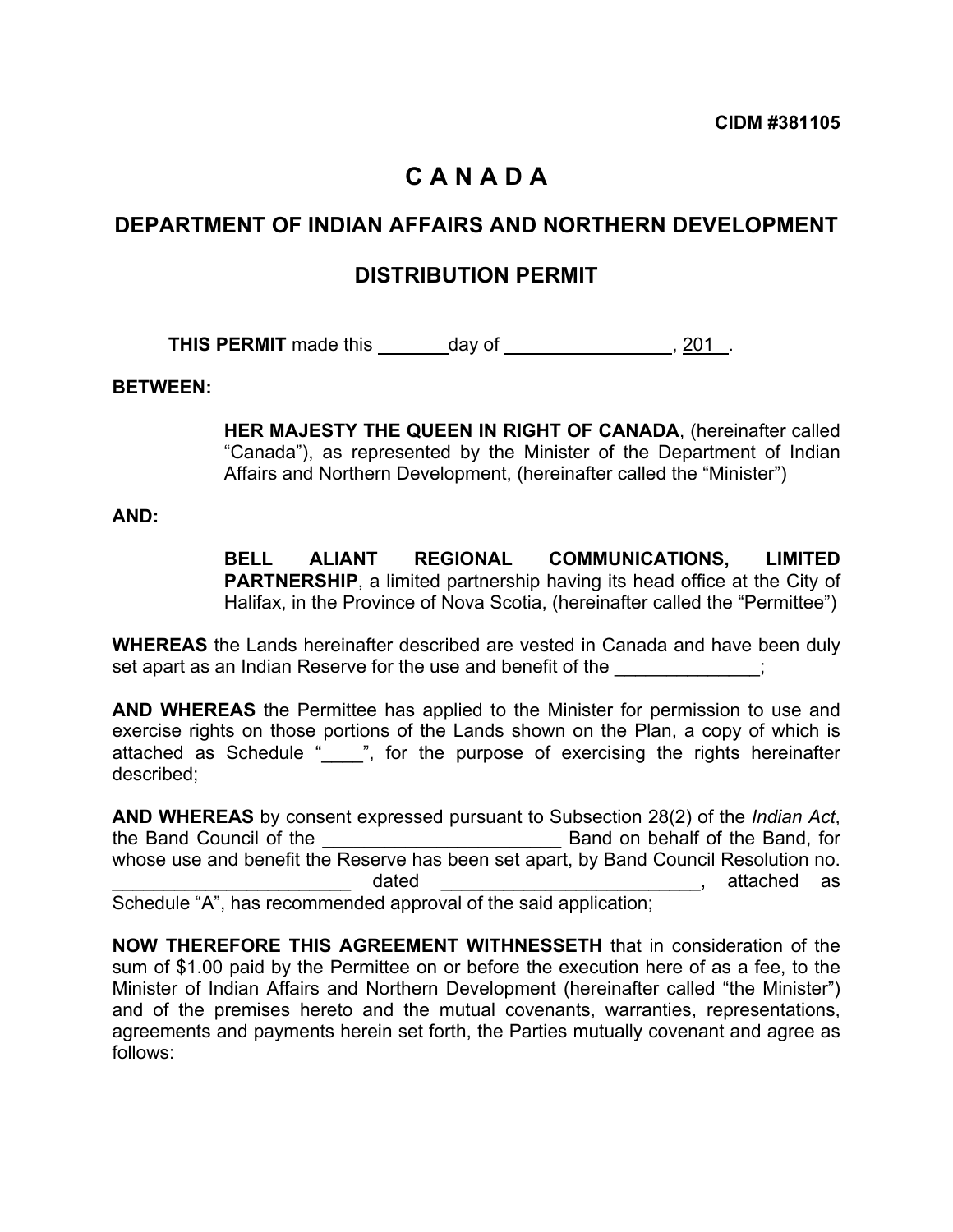#### **ARTICLE 1 1 INTERPRETATION**

- **1.1 Definitions** in this Permit, including the recitals hereto, this Section and the Schedules, the words and phrases set forth below shall have the meaning ascribed thereto below, namely:
	- 1.1.1 "Band" means the **Band Strategier Search Band of Indians**;
	- 1.1.2 "Band Council" means the council of the Band within the meaning of the *Indian Act*, or any successor thereto;

1.1.3 "Band Council Resolution" means Band Council Resolution No. dated discussed and a set of the set of the dated  $\sim$  and  $\sim$  , a copy of which is attached as Schedule "A";

- 1.1.4 "Business Day" means a day other than Saturday or Sunday or a statutory holiday in the Province of  $\ddot{\hspace{1cm}}$ ;
- 1.1.5 "Canada" means Her Majesty the Queen Right of Canada, as represented by the Minister;
- 1.1.6 "Distribution Lines" means all poles, towers, anchors, guy wires, cables, wires, fibre optic line, transformers, underground ducts located within the Permit Area and other equipment used by or attached by other utilities to the poles and towers with the permission of the Permittee for the purpose of the distribution and delivery of telecommunication services;
- 1.1.7 "Dollar" or "\$" means dollars of lawful currency of Canada;
- 1.1.8 "Lands" means all those lands set apart as Reserves for the use and benefit of the \_\_\_\_\_\_\_\_\_\_\_\_\_\_\_\_ Band;
- 1.1.9 "Minister" means the Minister of Department of Indian Affairs and Northern Development or his authorized representative;
- 1.1.10 "Minister's Representative" means the Regional Manager, Lands Environment and Natural Resources, Department of Indian Affairs and Northern Development, Atlantic Region or his/her designate;
- 1.1.11 "Party" or "Parties" means a party or parties to and bound by this Permit;
- 1.1.12 "Permit" means this permit and any attachments or schedules hereto;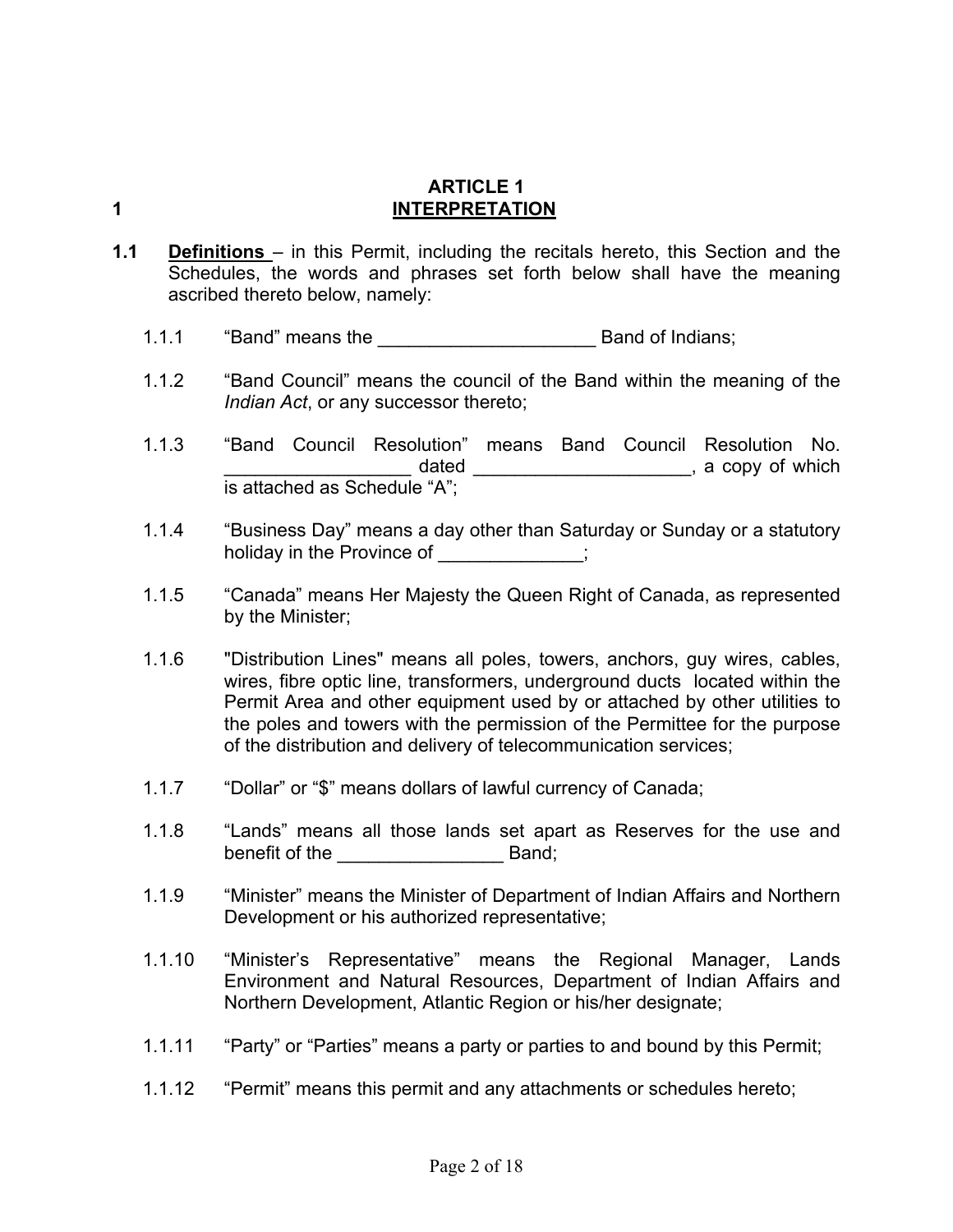- 1.1.13 "Permit Area" means within the boundaries of the Reserve as shown in Schedule " ";
- 1.1.14 "Permittee" means Bell Aliant Regional Communications, Limited Partnership and its successors and includes the Permittee's employees, servants, agents, officers, directors, invitees and contractors unless otherwise specifically stated herein;
- 1.1.15 "Person" means an individual, corporation, partnership, governmental agency, authority or department, joint venture or other legal entity, as the case may be;
- 1.1.16 "Plan" means the reference plans attached as Schedule " ";
- 1.1.17 "Point of Presence" means the point where Bell Aliant Regional Communications, Limited Partnership's ownership of the fibre optic line terminates.
- 1.1.18 "Province" or "Provincial" means the Government of \_\_\_\_\_\_\_\_\_\_ or pertaining to the Government of Theorem is a sepectively;
- 1.1.19 "Reserve" means within the boundaries of the Indian Reserve No. , set apart by Canada for the use and benefit of the **Example 20** Band as renamed from time to time and including any additions to reserve from time to time;
- 1.1.20 "Term" means the term of this Permit and shall be as set forth in Section 3.1; and
- 1.1.21 "Works" means the Distribution Lines, and all improvements thereto within the Permit Area including one fibre optic cable to the point of presence.
- **1.2 Schedules**  The following schedules are attached hereto and by this reference incorporated herein:

Schedule "A" - the Band Council Resolution; Schedule "\_\_\_\_" - the Plan of the Permit Area;

**1.3 Headings** – The headings of articles, sections and subsections herein and in the Schedules are inserted for convenience of reference only and shall not affect the construction or interpretation of the provisions of the Permit.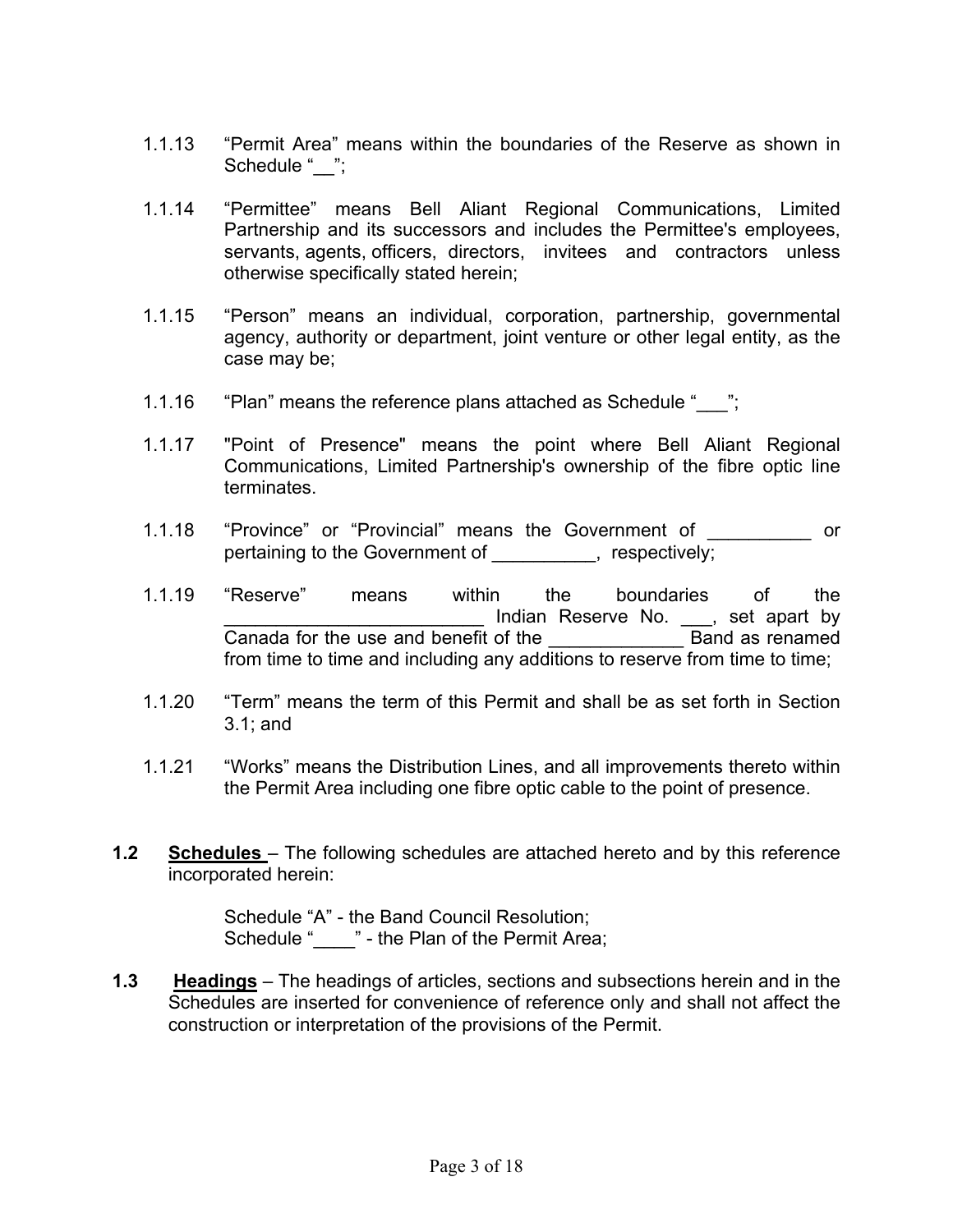- **1.4 Included Words** In this Permit, words importing the singular include the plural and vice versa, words importing one gender includes the other gender and words importing individuals include corporations and other like bodies and vice versa.
- **1.5 References** Except as otherwise provided for herein, "this Permit", "hereto", "herein", "hereof", "hereby", "hereunder" and similar expressions refer to this Permit in its entirety and not to any particular articles, section, subsection, or other portion hereof. Unless otherwise specified herein, references herein to a Schedule refer to a Schedule to this Permit and references to a section, subsection, or article of body of this Permit.
- **1.6 Conflicts**  Whenever any term or condition whether express or implied, of any Schedule attached hereto conflicts with or is at variance with any term or condition set out in this Permit, the latter shall prevail.
- **1.7 Invalidity of Provisions** If any of the provisions of this Permit should be determined to be invalid, illegal or unenforceable in any respect, the validity, legality or enforce ability of the remaining provisions shall not in any way be affected or impaired thereby.

### **ARTICLE 2 2 PURPOSE**

- **2.1 Purpose** The Minister, on behalf of Canada, pursuant to Subsection 28(2) of the *Indian Act*, subject to the terms and conditions contained herein, hereby gives unto the Permittee, and all others permitted by the Permittee, including the licensees of the Permittee from time to time the right, licence and authority to construct, reconstruct, install, relocate, alter, repair, inspect, patrol, erect, string, replace, operate, maintain and extend within, upon, over or under and remove from the Reserve, the Works for the purpose of the distribution of telecommunication services to the Band, Band members and/or other customers of the Permittee or those permitted by the Permittee (the "Purpose").
- **2.2 Exercise of Rights** The Permittee may exercise any and all of the rights and privileges in any way related to the Permit Area hereby granted and shall install, construct, operate, maintain, inspect, alter, remove, replace, reconstruct, use or repair the Works in a good and workmanlike manner.
- **2.3 Use of Permit Area** The Permittee shall not use the Permit Area for any purpose other than the purposes intended and agreed to in this Permit.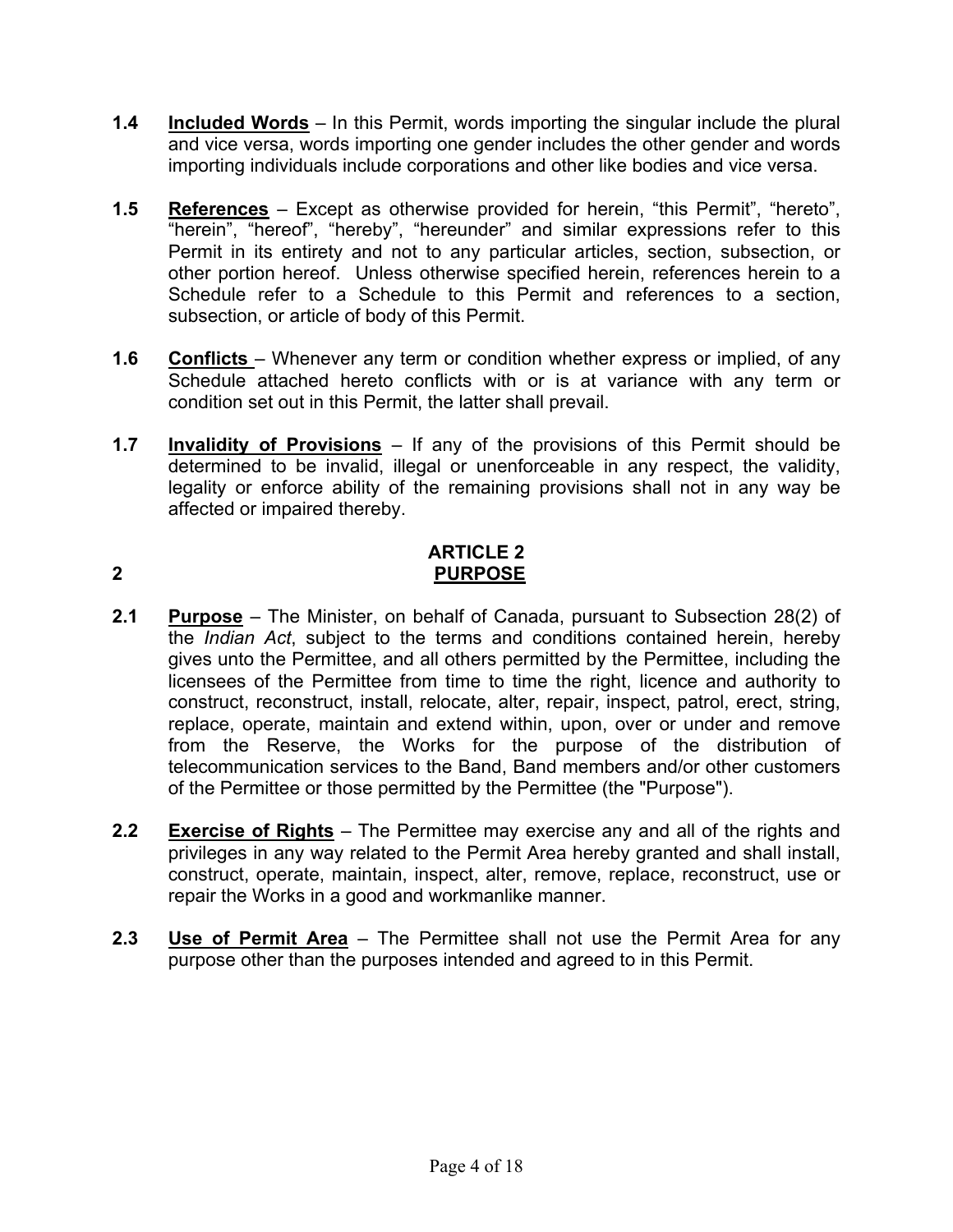**3.1 Term** – The Term shall commence upon execution of this Permit and shall be for as long as the Permittee may require the Permit Area for the Purpose as outlined in Article 2 and maintains the Works or any substitute therefore and are not in default hereunder, and for as long as the service is needed by the  $\blacksquare$  Band.

#### **ARTICLE 4 4 PERMITTEE'S RIGHTS AND OBLIGATIONS**

- **4.1 Location of Works** The Works are and will be located on the Reserve within, upon, over or under the Permit Area, as shown on the Plan.
- **4.2 Construction** Except for those acts authorized within the Agreement:
	- 4.2.1 the Permittee shall not construct, alter, improve, extend or relocate any Works whatsoever within the Permit Area except with the consent of both the Minister and the Band Council given pursuant to this Section.
	- 4.2.2 the Permittee shall deliver separate notices of any proposed construction, alteration, improvement, extension or relocation to the Works, accompanied by a plan detailing the location and nature of the proposed construction alteration, improvements, extension or relocation. Where the proposed construction, alteration, or improvement includes the installation of telecommunication lines, an environmental assessment pursuant to either the Canadian Environmental Assessment Act or any successor legislation to the Minister and to the Band Council will be provided, if applicable.
	- 4.2.3 both the Minister and the Band Council each have an absolute discretion to grant or withhold consent to any proposed construction, alteration or improvement;
	- 4.2.4 the consent of the Band Council will not be deemed to have been given unless given by a Band Council Resolution that has appended to it, as a schedule, a copy of the plan and environmental assessment, if applicable, referred to in subsection 4.2.2; and
	- 4.2.5 if the Minister and the Band Council both consent to the proposed construction, alteration, improvement, extension or relocation, the Permittee shall construct, alter, improve, extend or relocate the Works in accordance with the plan referred to in subsection 4.2.2.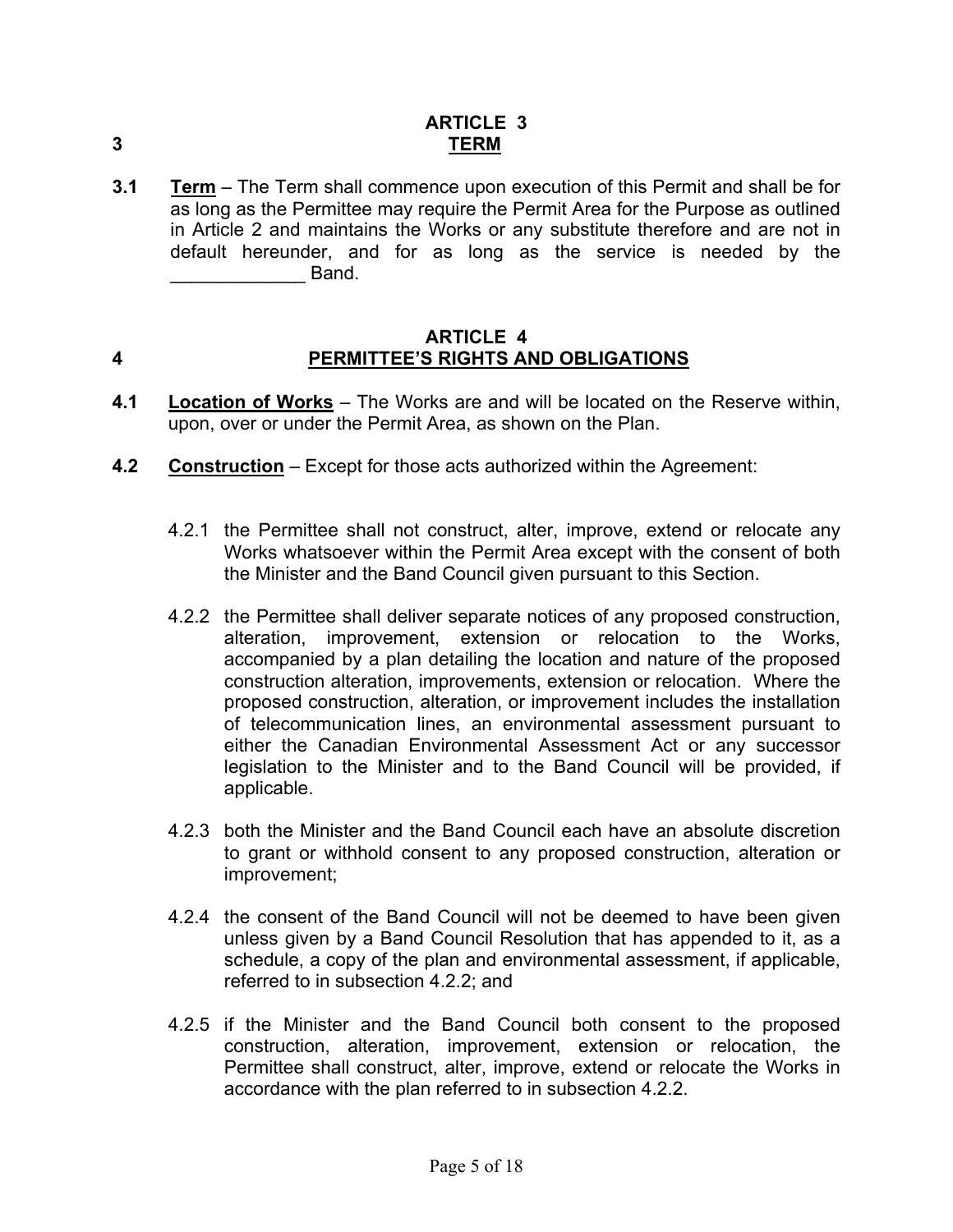- **4.3 Maintenance** The Permittee will, at its own expense, be responsible for operation and maintenance costs associated with use and occupation of the Permit Area.
- **4.4 Permit Area** The Permittee shall have the following rights, privileges and obligations with respect to the Permit Area:
	- 4.4.1 to clear the Permit Area of any trees, growth, buildings, water or obstructions, which might, in the opinion of the Permittee, interfere with or endanger the operation or maintenance of the Works or any part thereof, paying to the Minister reasonable compensation for the value, if any, of the trees, growth, building, water or obstructions, so cleared;
	- 4.4.2 to trim or cut down those trees on the Permit Area which, in the opinion of the Permittee, and with the prior approval of the Band, might endanger the Works or any part thereof;
	- 4.4.3 to pass and repass on the Permit Area subject to prior approval of the proposed route by the Band Council, except that if the Permittee considers it necessary to gain access to the Permit Area for reasons which, in the Permittee's opinion, constitute an unforeseen emergency requiring repair, reconstruction or protection of the telecommunication lines, then it may pass or repass over the Permit Area, advising the Band Council in writing within fourteen (14) days following entry;
	- 4.4.4 to pass and repass with vehicles and service personnel over existing reserve roads and trails to such extent as may form time to time be required by the Permittee to fulfil this Permit;
	- 4.4.5 to unload and store material on the Reserve at a site or sites mutually agreed upon by the Permittee, the Minister's representative and the Band Council, or a designated representative thereof, and to do such other things or acts as may be accessory to or requisite for the purpose of properly constructing, erecting, installing, stringing, operating, replacing, maintaining, extending and removing the Works;
	- 4.4.6 generally to all acts necessary or incidental to the business of the Permittee in connection with all of the foregoing.
- **4.5 Identification of Vehicles** The Permittee shall make all reasonable efforts to ensure that any vehicle entering on Reserve under this Permit is clearly identified by a sign on each side of the vehicle carrying the Permittee's name and logo or the name and logo of a contactor of the Permittee.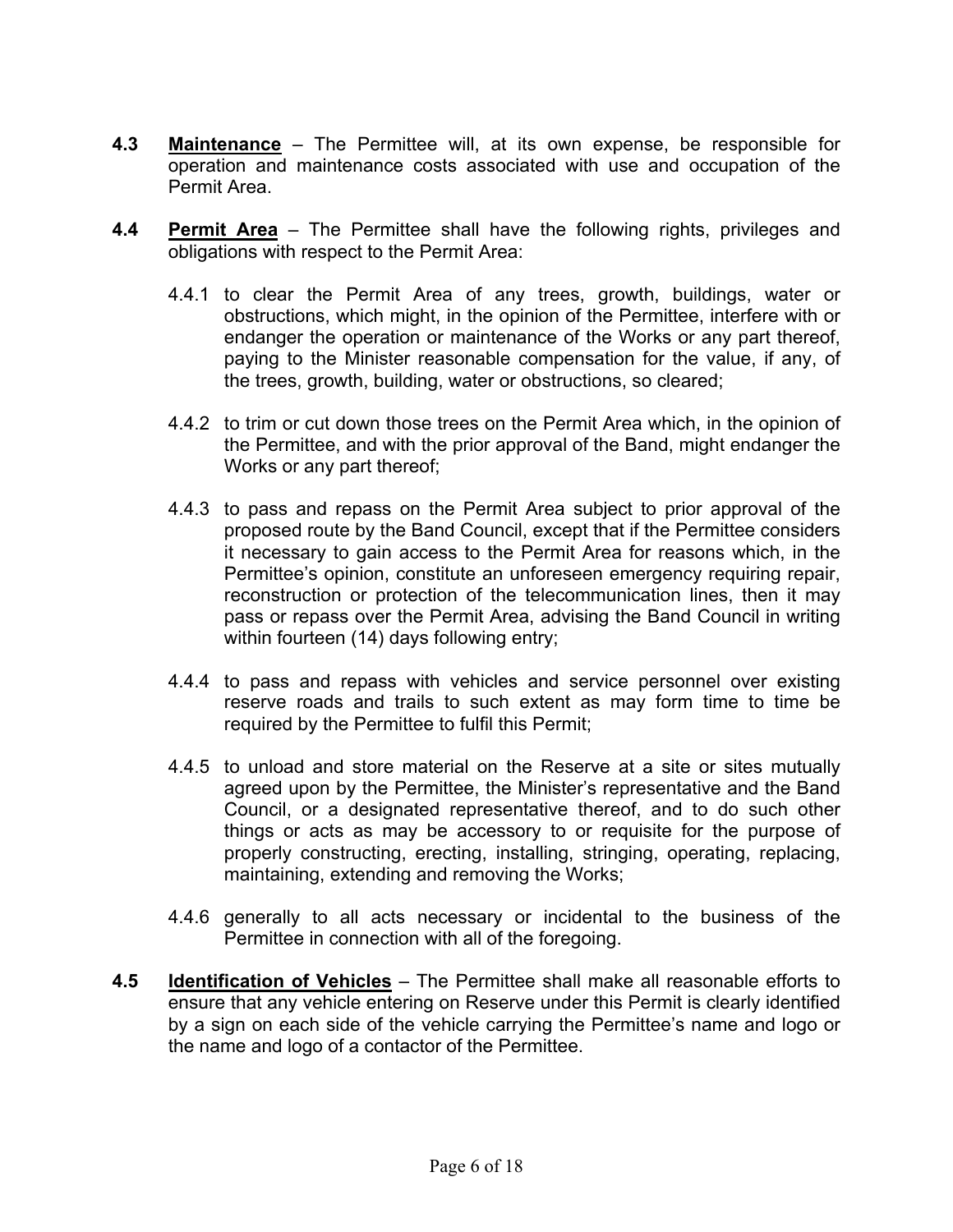- **4.6 Optional Right of Refusal** The Band reserves the right to refuse entry to any vehicle not properly identified in accordance with section 4.5, above.
- **4.7 Property of Permittee** Subject to section 10.1 of this Permit, and notwithstanding any rule of law or equity, the Works constructed, erected or installed by the Permittee within, upon or over the Permit Area, with the exception of fibre optic infrastructure beyond the Point of Presence, shall at all times remain the property of the Permittee, notwithstanding that the same may be annexed or affixed to the Permit Area and shall at any time and from time to time be removable in whole or in part by the Permittee.
- **4.8 No Set-Off** Any compensation set forth in this permit shall be payable without any set-off, compensation or deduction whatsoever and without demand or other formality by the Minister for the purposes aforesaid.
- **4.9 Nuisance** Where as a result of acts or omissions of the Permittee a nuisance exists, the Minister may by written notice, order the Permittee to abate the nuisance.
	- 4.9.1 If the Permittee fails to abate the nuisance, the Minister may take whatever steps may be necessary to abate the nuisance and the Permittee shall be liable for the cost thereof and the same may be collected in the same manner as other debts due to Canada.
	- 4.9.2 The construction, operation or maintenance of the Works shall not of themselves constitute a nuisance within the meaning of this Section, so long as the construction, operation or maintenance of the Works is done in a reasonable, workmanlike manner.
- **4.10 Limited Authority** The authority to enter onto the Reserve only applies to vehicles and service personnel required to carry out construction and regular, routine inspection and servicing of the works.
- **4.11 Conditions of Works** That the Permittee will, at its sole cost and expense, maintain the Works in good repair to the satisfaction of the parties..

### **4.12 Condition of the Permit Area**

- 4.12.1 The Permittee shall keep the Permit Area in a reasonable condition.
- 4.12.2 The Permittee covenants to carry out any reasonable request by the Minister's Representative necessary to keep the Permit Area in a reasonable condition.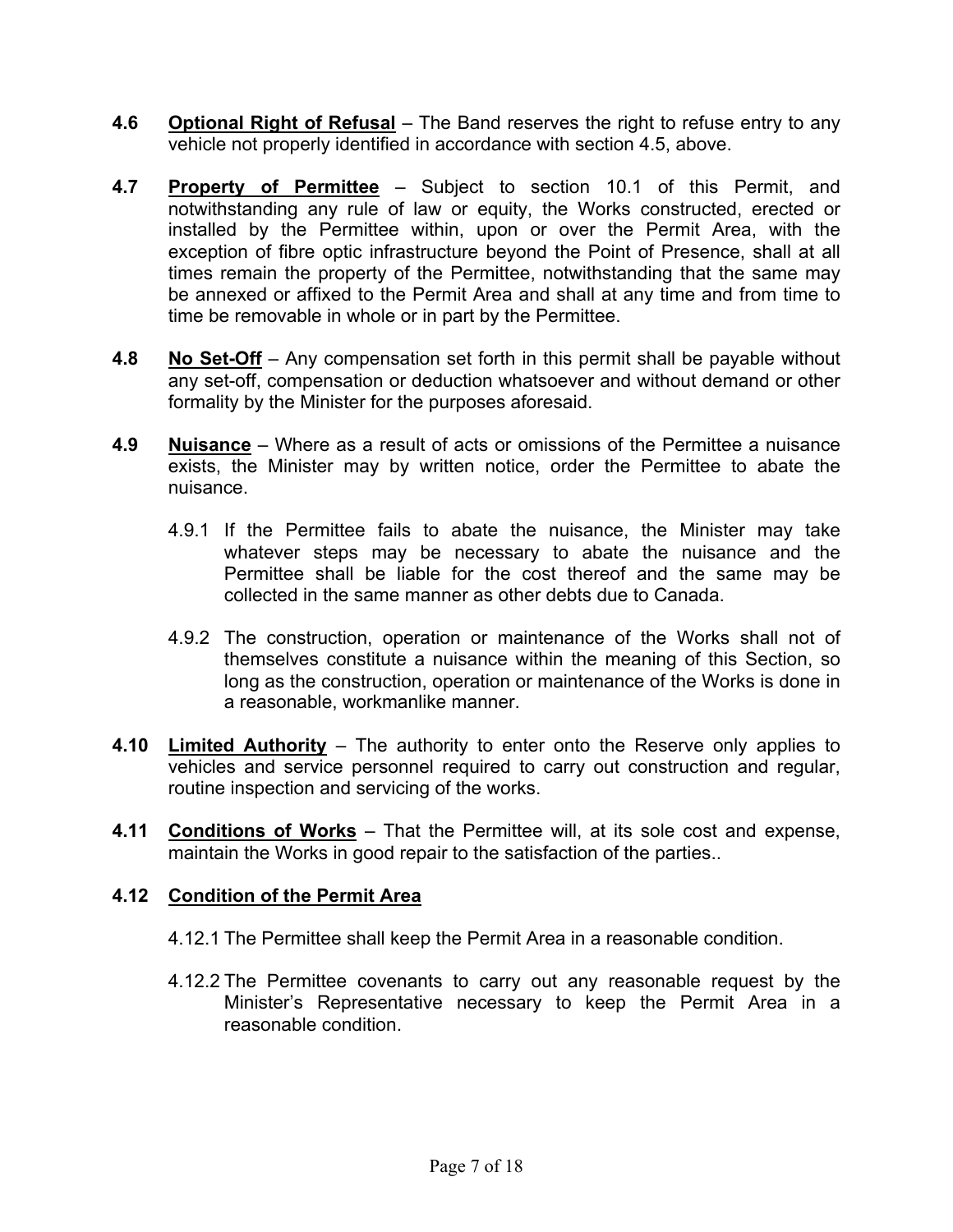- 4.12.3The Minister's Representative may enter upon the Permit Area at any time for the purpose of examining the condition thereof.
- **4.13 Waste Materials** The Permittee covenants not to deposit rubbish, waste materials or any matter of an offensive nature anywhere on the Reserve except in such places, at such time and under such conditions as may be designated by the Minister's Representative.

#### **4.14 Fencing**

The Permittee shall not have the right to erect fences on the Permit Area.

- **4.15 Quiet Enjoyment** Subject to the rights and privileges of Canada and the Band herein contained and the Permittee performing and observing the covenants and conditions on its part to be performed and observed, the Permittee shall and may peaceably hold and enjoy the rights and liberties hereby granted without hindrance, molestation or interruption.
- **4.16 Covenants of Permittee** The Permittee covenants and agrees with Canada:
	- 4.16.1 not to bring onto or consume upon the Reserve alcoholic beverages of any kind whatsoever; and
	- 4.16.2 not to hunt, fish or carry firearms on the Reserve.
- **4.17 Minimum Inconvenience** The Permittee shall locate the Works in such a fashion as to provide a minimum of inconvenience to the Minister and the Band.
- **4.18 Contractual Rights Only** The Permittee and Canada mutually covenant and agree that this Permit is entered into under Subsection 28(2) of the Indian Act and the rights given hereby shall be construed as contractual rights only and shall not be deemed to grant, convey or confer on the Permittee any right in rem or any estate or interest in the title to those portions of the Reserve designated as the Permit Area.
- **4.19 No Greater Right** Notwithstanding anything contained in this Permit, the Permittee on behalf of its officers, servants, agents, tenants, licensees and invitees acknowledges and agrees that this Permit does not confer or give rise to any greater right or rights upon the Permittee, its officers, employees, contractors, sub-contractors, servants, agents, tenants, licensees and invitees than the Minister is authorized to confer by Subsection 28(2) of the Indian Act.
- **4.20 No Rights of Tenancy** This Permit is given solely for the aforesaid purposes and does not create any rights of tenancy or any possessory rights of exclusive use or occupation of the Permit Area by implication or otherwise.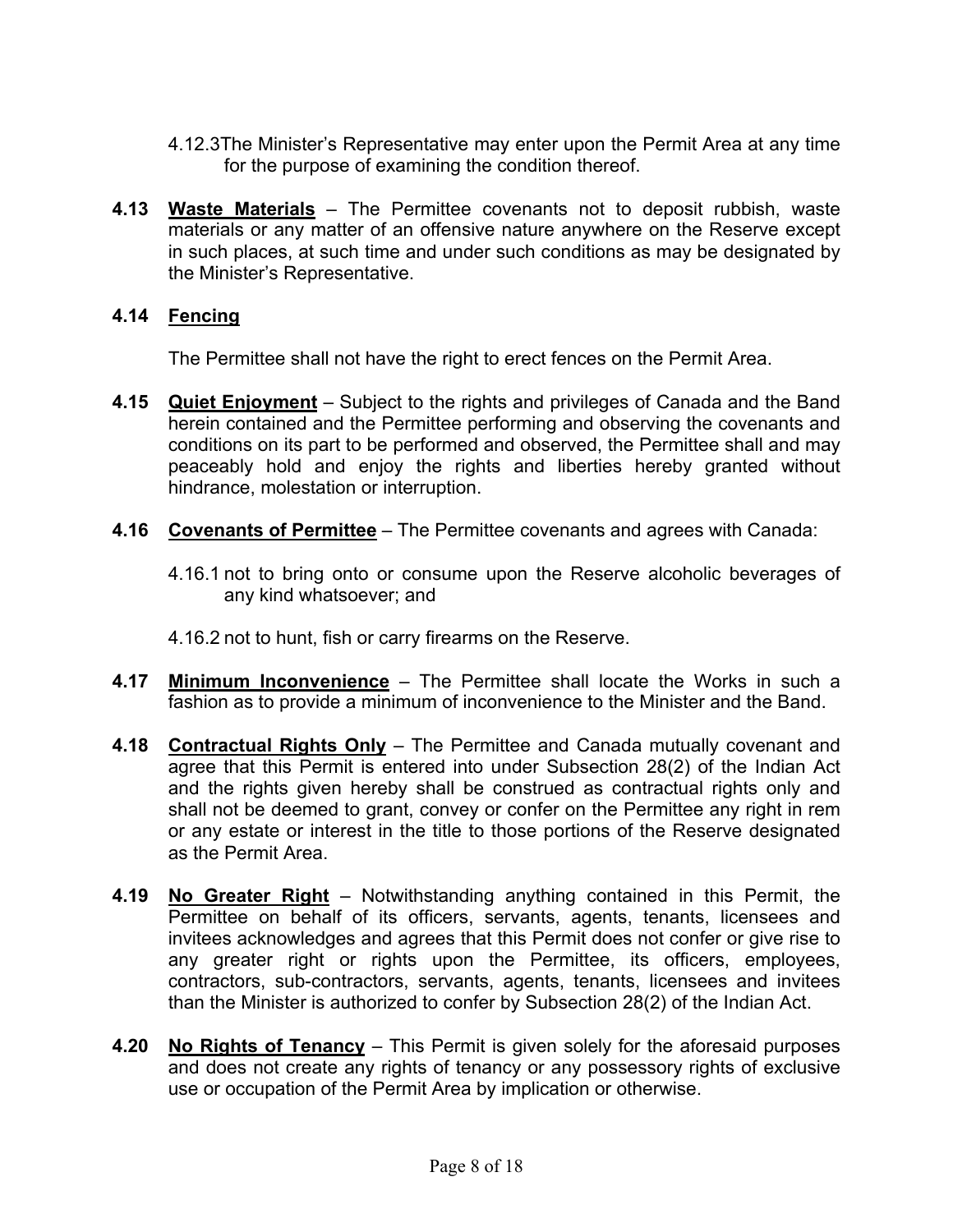### **4.21 Default by Permittee**

- 4.21.1In the event that the Permittee makes any default in the performance of any of the terms, covenants or conditions herein contained, this Permit shall not immediately terminate, but the Permittee shall be obliged to commence to remedy any such default within sixty (60) days after written notice thereof has been given to the Permittee by the Minister, and to thereafter diligently complete the remedy.
- 4.21.2 Any act or omission that is an act or omission of the Permittee's employees, directors, agents, contractors or any other person acting on behalf or under the direction of the Permittee, shall be deemed to be an act or omission of the Permittee.
- 4.21.3 If any disagreement arises as to whether the curing of any default is promptly commenced or is proceeded with due diligence, the question may be referred to the Federal Court. The decision of the Federal Court shall be final and binding upon the Parties hereto.
- 4.21.4 Failure to remedy the default within sixty (60) days written notice thereof given to the Permittee by the Minister shall, notwithstanding any other term or provision in this Permit, entitle the Minister to terminate the Permit, and thereupon these presents and everything herein contained and the right hereunder shall absolutely cease, and be void without the requirement of re-entry or any other act or legal proceedings.
- 4.21.5 Canada shall nevertheless be entitled to recover from the Permittee any fees or charges then accrued or accruing, and moreover, that any right of action by Canada against the Permittee in respect of any antecedent breach of the terms, covenants and conditions shall not thereby be prejudiced.
- **4.22 Restoration by Permittee** Upon the discontinuance of the exercise of the rights and authority hereby given, the Permittee shall, when required to do so by the Minister's representative, restore all Permit Area entered, including all of the Permits Area, to the same condition, so far as may be practicable to do so, as the same was in prior to entry thereon and use thereof by the Permittee.

#### **ARTICLE 5 5 APPLICABLE LAWS AND REGULATIONS**

**5.1 Laws and Regulations** – The Permittee covenants and agrees to ensure that all activities on the Permit Area shall be conducted in compliance with all relevant and applicable laws, statutes, band by-laws requirements, directions, orders, ordinances, notices, rules and regulations of Canada and the Province or any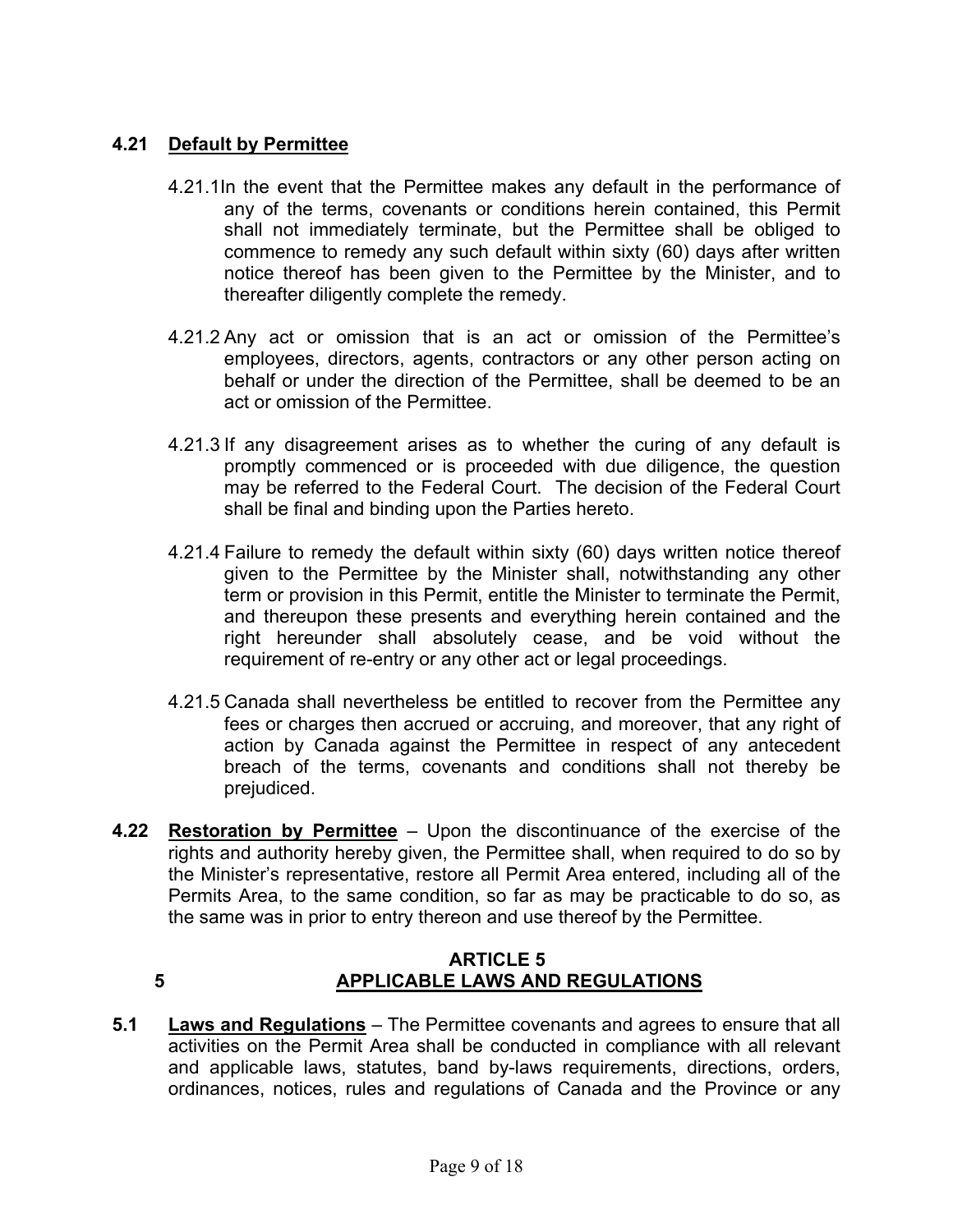competent municipal authority of agency, including, without limiting the generality of the foregoing, all applicable environmental protection legislation, regulations, guidelines and orders.

- **5.2 Payment of Taxes-** The permittee shall pay any taxes, duties, tolls, imposts or levies (in this Section, the "Taxes') of any kind or nature howsoever, lawfully charged, imposed or assessed by Canada or the Band.
- **5.3 Environment** The Permittee covenants and agrees that:
	- 5.3.1 Pursuant to section 4.2, development on the Permit Area must be conducted in accordance with the Canadian Environmental Assessment Act or its successor legislation and regulations made there under, and all applicable federal policies and procedures as they may be amended, revised, consolidated or substituted from time to time.
	- 5.3.2 All improvement on the Permit Area will be constructed, operated, maintained and decommissioned in accordance with all specifications, mitigative measures and environmental protection measures described in any Environmental Impact Statement resulting from section 4.2, which specifications, mitigative measures and environmental protection measures become conditions which form part of this Permits.
	- 5.3.3 There will be no residual adverse environmental impact as a result of the use of the Permit Area.
- **5.4 Canadian Environmental Protection** The Permittee covenants and agrees to ensure that no contaminants or toxic substances as defined under the Canadian Environmental Protection Act, 1999, S.C. 1999, c. 33, as amended, revised, consolidated or substituted from time to time or as defined under equivalent provincial legislation shall be used, emitted, discharged or stored on the Permit Area except in strict compliance with all application statutes, regulations, by laws, ordinances, regulations, or orders imposed by any competent authority.
- **5.5 Environmental Impact Notice** The Permittee covenants and agrees to provide the Minister with written notice of any detrimental environmental impacts forthwith upon discovery by the Permittee. Should the use of the Permit Area by the Permittee or by the Permittee's invitees, agents, employees or contractors contribute to any detrimental environmental impacts for which the Minster considers remedial action to be necessary the Permittee hereby agrees to undertake remedial action immediately to the satisfaction of the Minister and pay the costs of such remedial action.
- **5.6 Environmental Impact Mitigation** The Permittee covenants and agrees to use commercially reasonable efforts to implement the appropriate technology, design or repair to mitigate anticipated or actual adverse environmental impacts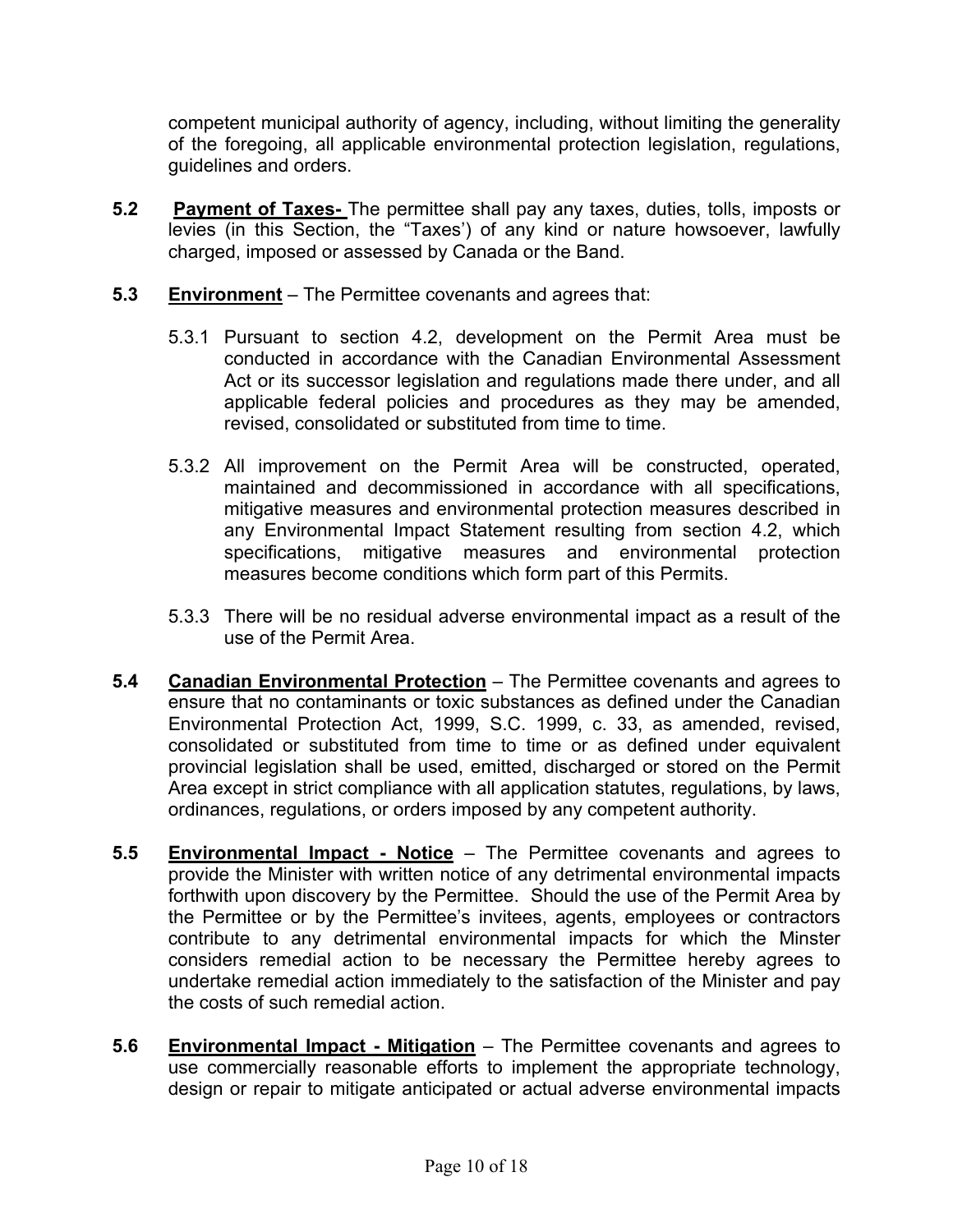attributable to the use of the Permit Area immediately upon the discovery by the Permittee.

**5.7 Environmental Inspection** – The Permittee covenants and agrees to ensure that the Minster's representatives can enter onto the Permit Area at all times to inspect and monitor any activities on the Permit Area that the Minister feels is causing or may cause an adverse environmental impact and to ensure that the Permittee has mitigated any anticipated or actual adverse impacts on the environment to the satisfaction of the Minister.

#### **ARTICLE 6 6 LIABILITY AND INDEMNITY**

- **6.1 Indemnity** The Permittee shall, from and after the commencement of the Term, indemnify and save harmless Canada and the Band against all claims, any person or persons, or damage to property occurring on the Reserve, by whomsoever made or brought against Canada or the Band by reason of or arising out of:
	- 6.1.1 the acts or omissions of the Permittee, its officers, servants, agents, tenants, licensees, and invitees while constructing, maintaining or operating the Works of the Permittee over the Permit Area;
	- 6.1.2 any act or omission on the part of the Permittee, its officers, servants, agents, employees, invitees, or independent contractors in respect of or in relation to the said Works including the constructing, maintaining or operating the same;
	- 6.1.3 the escape of electrical power resulting in fire, explosion or other cause whatsoever of electricity on the Reserve due to the said Works; and
	- 6.1.4 any act or omission on the part of any Permittee officers, servants, agent or employees in respect of or in relation to the said Works on the Reserve, except to the extent such damages, injuries or death are caused or contributed to by the negligence of Canada's or the Band's servants, agents or employees.
- **6.2 Compensation for Damages** Without limiting the generality of section 6.1, the Permittee shall, from and after the commencement of the Term, fully compensate and pay to Canada or the Band, as the case may be, for any and all losses or damages suffered or sustained by Canada, the Band or any members of the Band, as the case may be, by reason of or arising out of the exercise or purported exercise by the Permittee of the rights and privileges of the Permittee hereunder or the failure by the Permittee to fulfil any obligation of the Permittee hereunder, including, without limitation, any damage to the Permit Area or part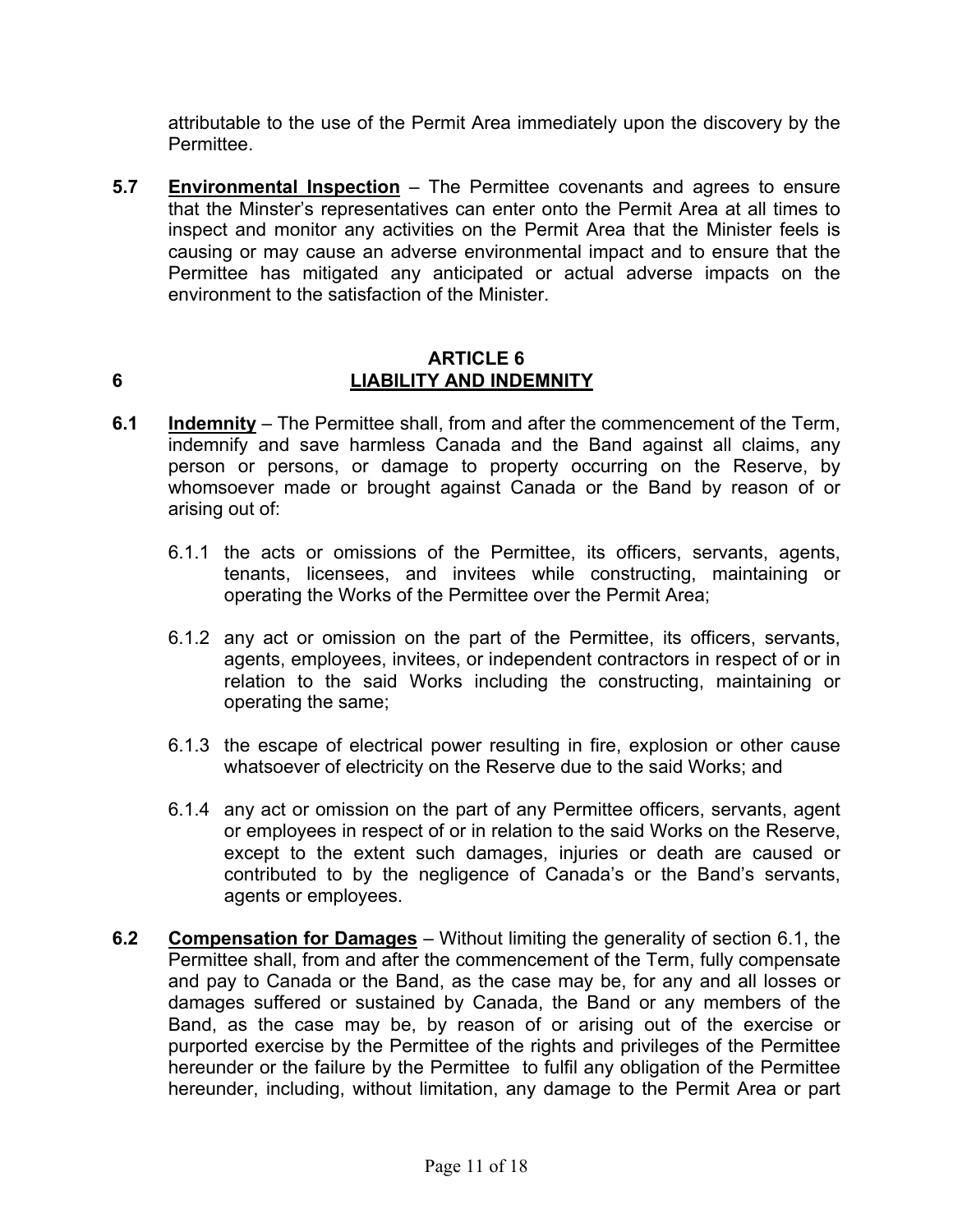thereof or improvements thereon or to any adjoining lands or improvements thereon.

- **6.3 Limitations on Indemnity** The obligations of the Permittee to indemnify and compensate as contained in sections 6.1 and 6.2 are subject to the indemnified or compensated Party giving the Permittee prompt notice of the claim, demand, action, suit or other proceeding and providing the Permittee with a reasonable opportunity to participate in the defence thereof.
- **6.4 Damage to Roads and Property** The Permittee shall, in relation to activities undertaken pursuant to this Permit:
	- 6.4.1 repair, or compensate Canada for damage caused to Reserve roads and trails by reason of or arising out of the Permittee's use of such roads and trails; and
	- 6.4.2 compensate the Band, its members, or any lessee or Permittee of Canada, where applicable, for any loss or damage to their real or personal property by reason of or arising out of the exercise by the Permittee of the right and privileges of the Permittee hereunder or the failure by the Permittee to fulfil any obligation of the Permittee hereunder.
- **6.5 Liability of Canada** Canada shall not be liable or responsible in any way for any loss, theft, damage or injury to the Works unless caused by the wilful acts or negligence of Canada's servants or agents upon the Permit Area.
- **6.6 Release by Permittee** The Permittee hereby releases Canada, its agents, servants, employees and Band members from any and all liability for loss or damage relating to actions, suits, damages, costs, claims and demands of any nature whatsoever, other than those losses or damages caused by the wilful acts or negligence of Canada, its agents, servants, employees or a member of the Band.
- **6.7 Insurance** The Permittee shall, during the Term of the Permit, at the sole cost and expense of the Permittee, maintain:
	- 6.7.1 comprehensive general liability insurance in the name of the Permittee and Canada as an additionally insured, and in such form and with one or more companies satisfactory to Canada, against claims for personal injury, death or property damage occurring on, in or about the Permit Area, arising out of or resulting from the occupation, use and control of the Permit Area by the Permittee, such insurance to afford protection to the minimum limit of **THREE MILLION DOLLARS (\$3,000,000.00)**.to be reviewed every 5 years by the Minister for adequacy.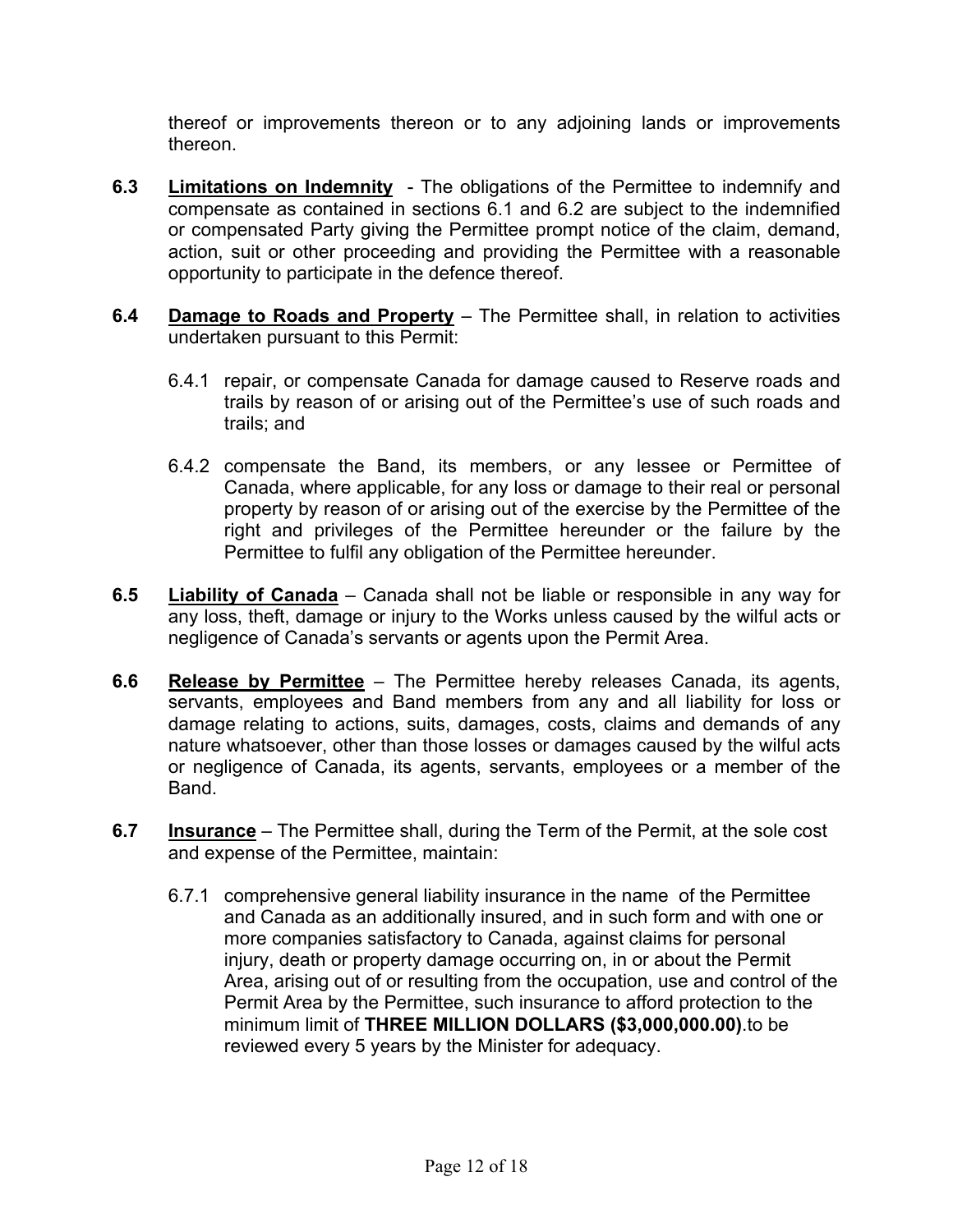6.7.2 Furthermore, the Permittee shall send to the Minister certificates evidencing every policy of insurance which the Permittee has covenanted to take out, immediately after the Certificates of Insurance are issued and covenants further to send a Certificate of Renewal to the Minister as least five (5) days before the expiration of any policy in force or other evidence

#### **ARTICLE 7 7 ASSIGNMENT**

**7.1 No Right of Assignment** – The rights given by this Permit shall not be assigned or otherwise transferred.

#### **ARTICLE 8 8 RIGHTS OF CANADA AND THE BAND**

### **8.1 Access Rights**

- 8.1.1 Canada, the members of the Band and any other Person authorized by Canada or the Band shall have the right to use and enjoy the Permit Area and shall have the right to pass and re-pass over the same, for any purpose except that which might interfere with the rights granted hereunder to the Permittee.
- 8.1.2 Notwithstanding subsection 8.1.1, Canada and the members of the Band or other Persons under their direction and control shall not excavate, drill, install, erect, construct, store or permit to be excavated, drilled, installed, erected, constructed or stored on the Permit Area any buildings or other structure, foundation, pavement, pit, well, material or equipment, nor shall they plant or permit to planted or maintained any trees or landscaping or remove or substantially add to the ground cover over the Permit Area without the prior written consent of the Permittee.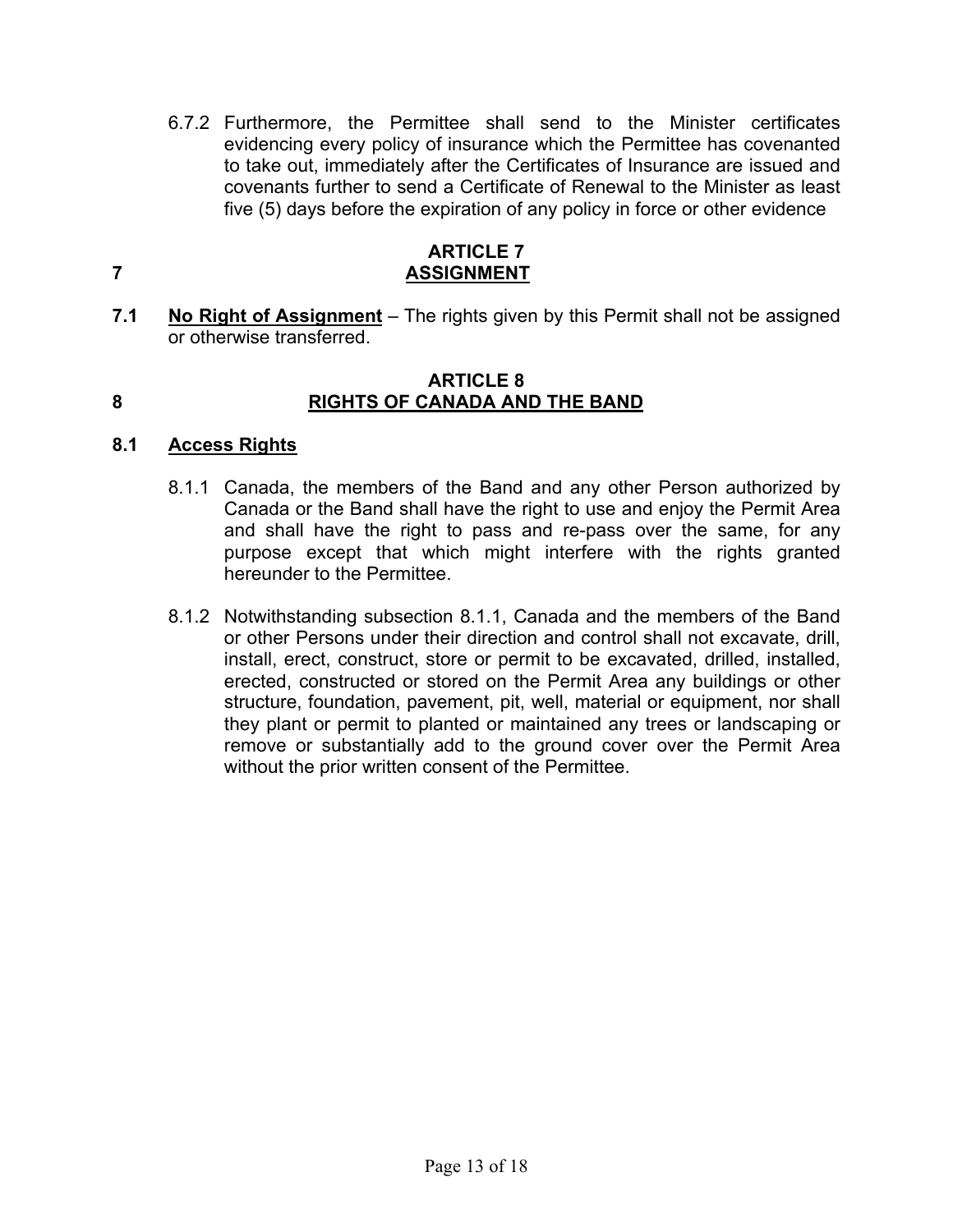- 8.1.3 Any Person exercising a right of use or access pursuant to this section shall be responsible for ensuring that all clearances required by safety codes applicable to the lands comprising the Permit Area shall be maintained and the costs and expenses of any alterations or modifications to the Works required to maintain such clearances shall be fully paid for by the Person exercising such rights.
- **8.2 Mines and Minerals** The Permittee shall allow Canada the right to permit any other Person to explore, search for, drill, remove and dispose of the oil, gas, minerals and petroleum in, on or under the Permit Area, and for that purpose to drill wells, lay pipelines and build such tanks, stations and structures as may be necessary and to take onto the Permit Area such equipment as may be required for these operations, subject to such conditions as the Minster and the Permittee may deem proper for the protection of the Permittee's rights granted hereunder and necessary for the safety and protection of the works and subject to the observations, performance, execution and compliance by Canada or any Person authorized by Canada of all applicable laws, by-laws, rules, regulations, requirements, orders, directions, ordinances and the like of every federal, provincial, municipal or Band authority or agency.

#### **ARTICLE 9 9 TERMINATION**

- **9.1 Disposition of Works upon Termination** If this Permit is terminated for any reason:
	- 9.1.1 the Permittee shall upon written notice to do so by the Minister's representative, remove the Works at the Permittee's own expense and restore the Permit Area to same condition as they were in prior to the granting of this Permit, and or to the reasonable satisfaction of the Minister's representative.
	- 9.1.2 if the Permittee fails or neglects to remove the Works in accordance with subsection 9.1.1 above within one hundred and eighty (180) days of notice to do so or fails or neglects to restore the Permit Area to a condition satisfactory to the Minister's Representative, Canada may forthwith and without further notice to the Permittee, effect such removal and/or restoration at the Permittee's expense, and the Permittee covenants to reimburse Canada for all costs of removal and restoration on demand, the termination of the Permit notwithstanding; or declare the Works to be the property of Canada, and upon such declaration the Works shall vest in Canada absolutely, without any claim for compensation by the Permittee.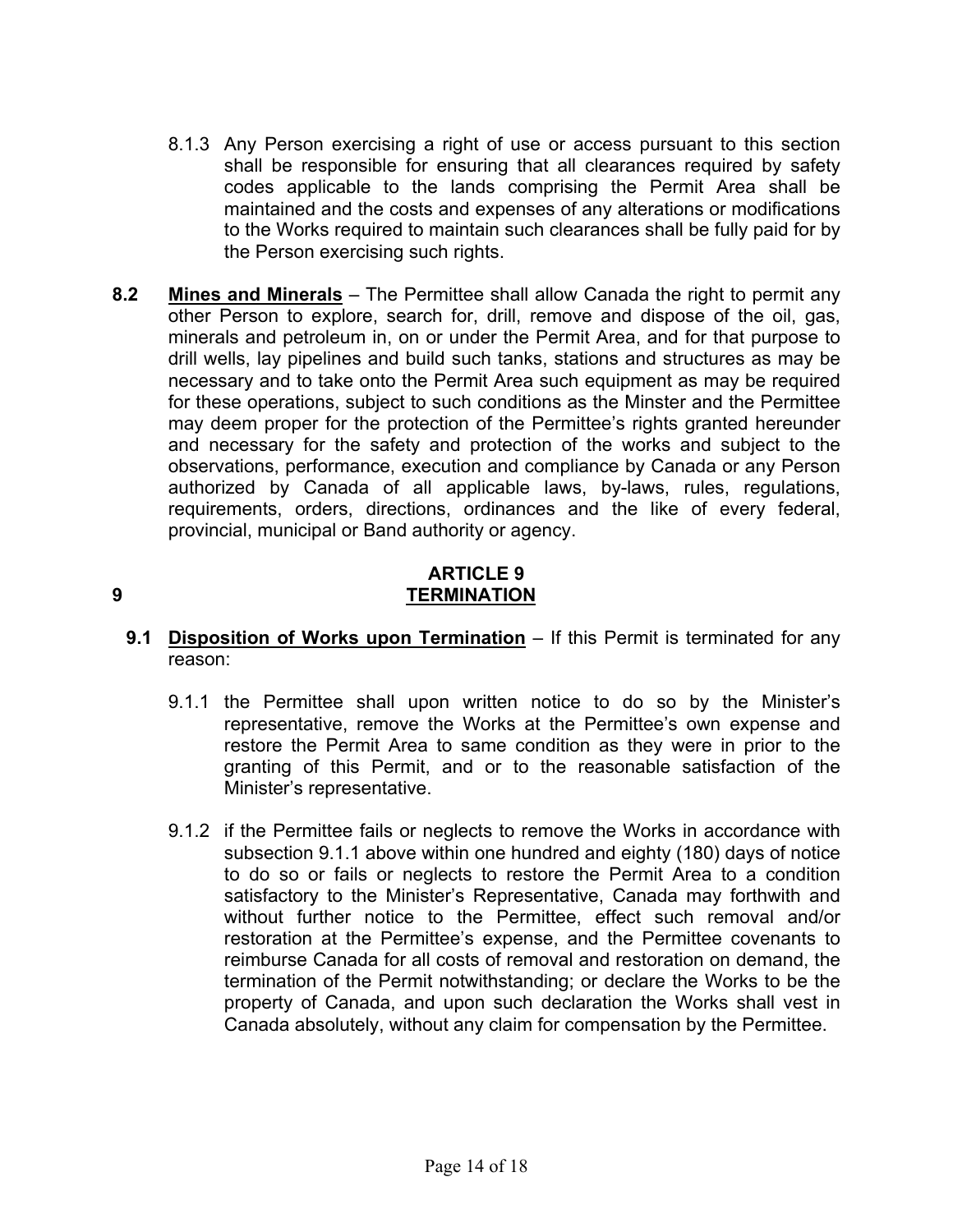#### **ARTICLE 10 10 DISPUTE RESOLUTION**

- **10.1** Subject to Article 9, in the event of a dispute concerning the interpretation of the terms and conditions of the Permit, representatives of the Council, the Minister and the Permittee shall meet to discuss and make all reasonable efforts to resolve the dispute.
- **10.2** In the event the Minister and the Permittee are unable to reach an agreement, the matter in dispute may be referred by either party to the Federal Court of Canada for resolution pursuant to Section 17 of the *Federal Courts Act*.

# **ARTICLE 11 11 GENERAL**

- **11.1 Waiver** No waiver on behalf of either Party of any breach shall take place or be binding unless the same is expressed in writing under the signature of the Minister or the agent authorized in that behalf or under the signature of a representative of the Permittee authorized in that behalf, as the case may be, and any waiver so expressed shall not be deemed to be a general waiver, or to limit or affect the rights of Canada or the Permittee with respect to any other breach hereunder.
- **11.2 House of Commons** No member of the House of Commons shall be entitled to any share or part of the Permit or to any benefit to arise there from.
- **11.3 Prior Rights** The Permittee acknowledges that the rights and privileges herein granted may be subject to prior rights, permits or rights-of-way and any prior rights heretofore granted or made by the Minister; and the Permittee agrees to accepts its rights and privileges subject to this Permit and subject such other interests as now exist**.**
- **11.4 Time of the Essence** Time shall be of the essence of this Permit.
- **11.5 Circumstances Beyond Control** Neither Party shall be considered to be in default for delay in the performance of its obligations under this Permit to the extent that the performance of such obligations or any one of them is delayed by circumstances, existing or future, which are beyond the control of Canada or the Permittee. Any additional time as required up to the period of delay will be allowed to fulfil obligations so delayed.
- **11.6 Amendments** Any amendments hereto or additional terms, express or implied, shall be of no force or effect unless made in writing and agreed to by Canada and the Permittee.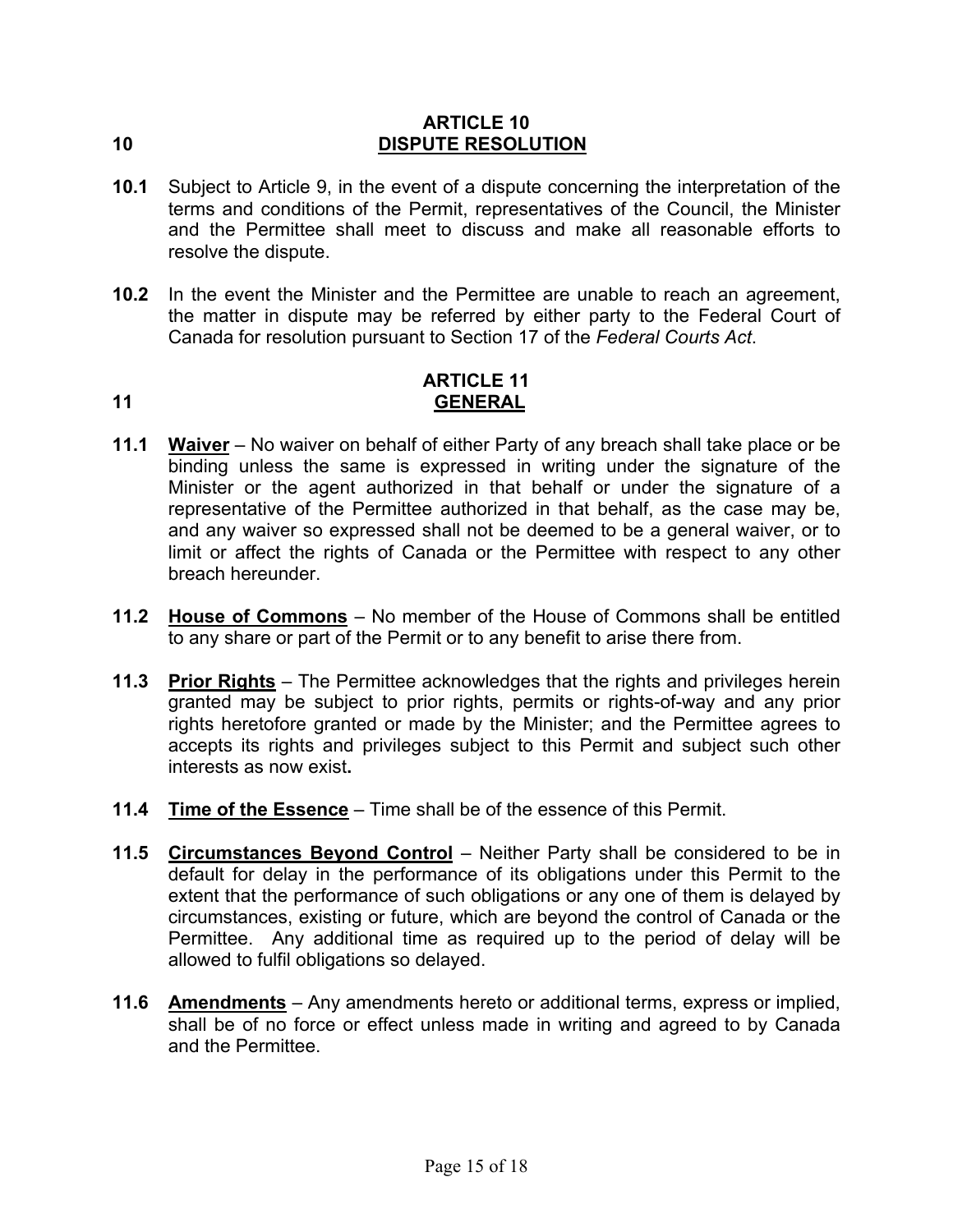- **11.7 Notices** When in this Permit it is required or permitted that notice or demand be given or served by either Party to or on the other Party, such notice or demand, in writing, shall be given or forwarded by registered mail to the Parties at the following addresses:
	- 11.7.1 the Minister is:

Director, Lands and Economic Development Indian and Northern Affairs Canada PO Box 160, 40 Havelock Street AMHERST NS B4H 3Z3 Tel: 1-800-567-9604 Fax:(902) 661-6237

\_\_\_\_\_\_\_\_\_\_\_\_\_\_\_\_\_\_\_\_\_\_\_\_\_\_\_\_\_\_\_\_ \_\_\_\_\_\_\_\_\_\_\_\_\_\_\_\_\_\_\_\_\_\_\_\_\_\_\_\_\_\_\_\_

 $\mathcal{L}=\{1,2,3,4,5\}$ 

11.7.2 the Band Council is:

Council of the \_\_\_\_\_\_\_\_\_\_\_\_\_\_\_\_\_\_\_\_

11.7.3 the Permittee is:

- 11.7.4 Notice shall be deemed to have been delivered:
	- 11.7.4.1 if delivered by hand, upon receipt;
	- 11.7.4.2 if delivered by electronic transmission 48 hours after the time of transmission, excluding from calculation weekends and public holidays;
	- 11.7.4.3 if delivered by registered mail, upon receipt.
- 11.7.5 The Parties and Council may change their respective addresses for delivery by delivering notices of change as provided above.
- **11.8 Entire Permit** It is understood by and between the Parties that this Permit represents the entire agreement between the Parties in regard to the subject matter hereof and that all previous rights, privileges or covenants related to the subject matter hereof cease with the execution of this Permit.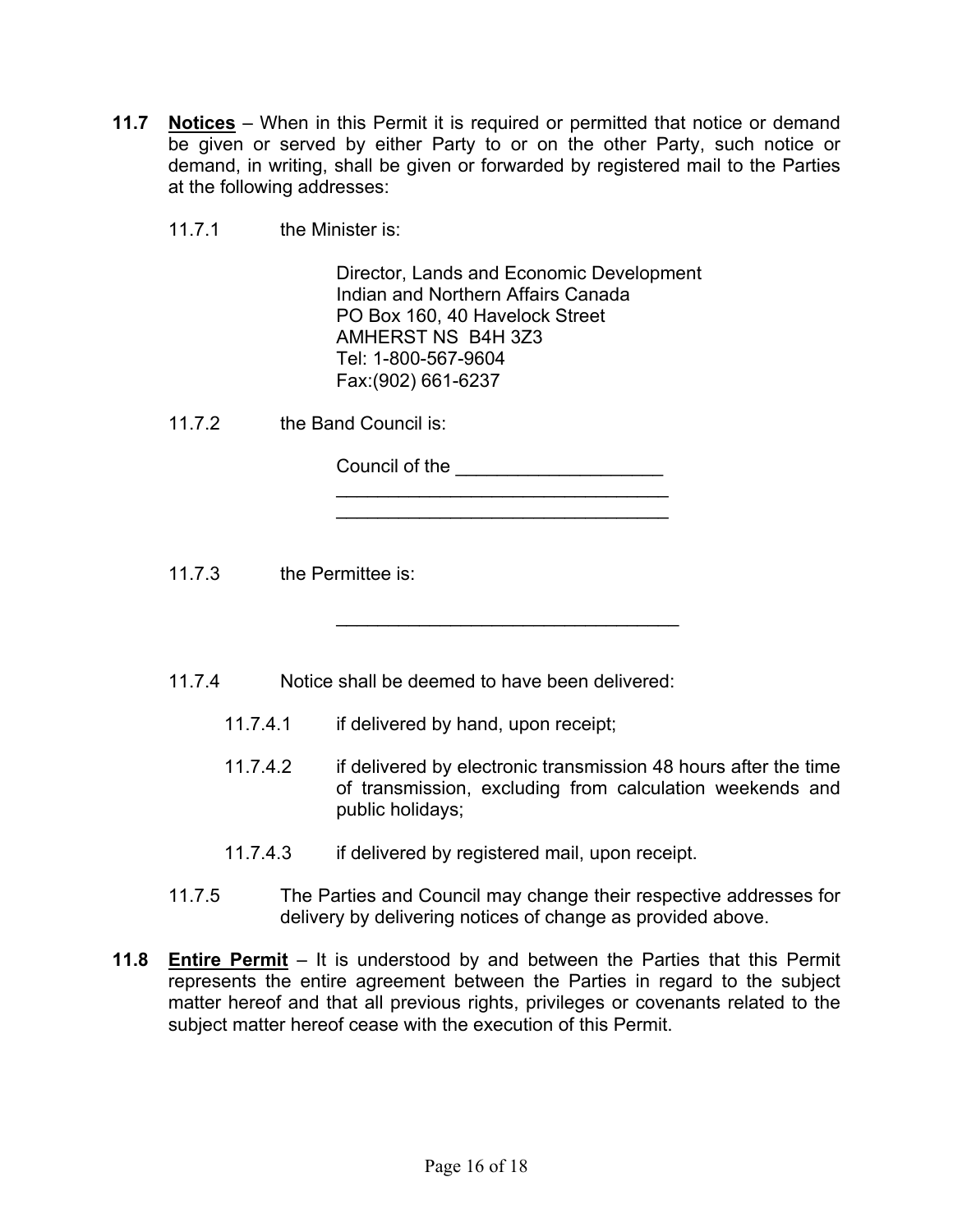- **11.9 Indian Act** This permit shall be subject to the provisions of the *Indian Act* and regulations made there under now in force or which may hereafter be made from time to time by the Governor in Council.
- **11.10 Enurement**  This Permit shall enure to the benefit and be binding upon the Parties and their respective successors.
- **11.11 Archaeological Resources** The Permittee shall promptly notify the Minister of any archaeological artifact or any matter or thing of archaeological interest discovered or found on the Permit Area by the Permittee, its officers, directors, invitees, agents or employees. The Permittee shall have no rights, title or interest in any such artefact.

**IN WITNESS WHEREOF** this Permit has been executed on behalf of Canada by the Minister of the Department of Indian Affairs and Northern Development or an officer in that Department duly authorized to sign and the corporate seal of the Permittee has been hereto affixed and duly attested to by its proper officers duly authorized in that behalf as of the day and year first above written.

SIGNED, in the presence of:

|                | Date:                                                                                                                                                            |
|----------------|------------------------------------------------------------------------------------------------------------------------------------------------------------------|
| <b>Witness</b> | <b>Belinda Smith</b><br>Director, Lands and Economic Development<br>Indian and Northern Affairs Canada<br><b>Atlantic Region</b>                                 |
| <b>Witness</b> | Date:<br><name></name>                                                                                                                                           |
|                | <title><br/>Aliant Regional Communications,<br/>Limited<br/>Bell<br/>Partnership by its General Partner Bell<br/>Aliant<br/>Regional Communications Inc.</title> |
|                | Date:                                                                                                                                                            |

**Witness**